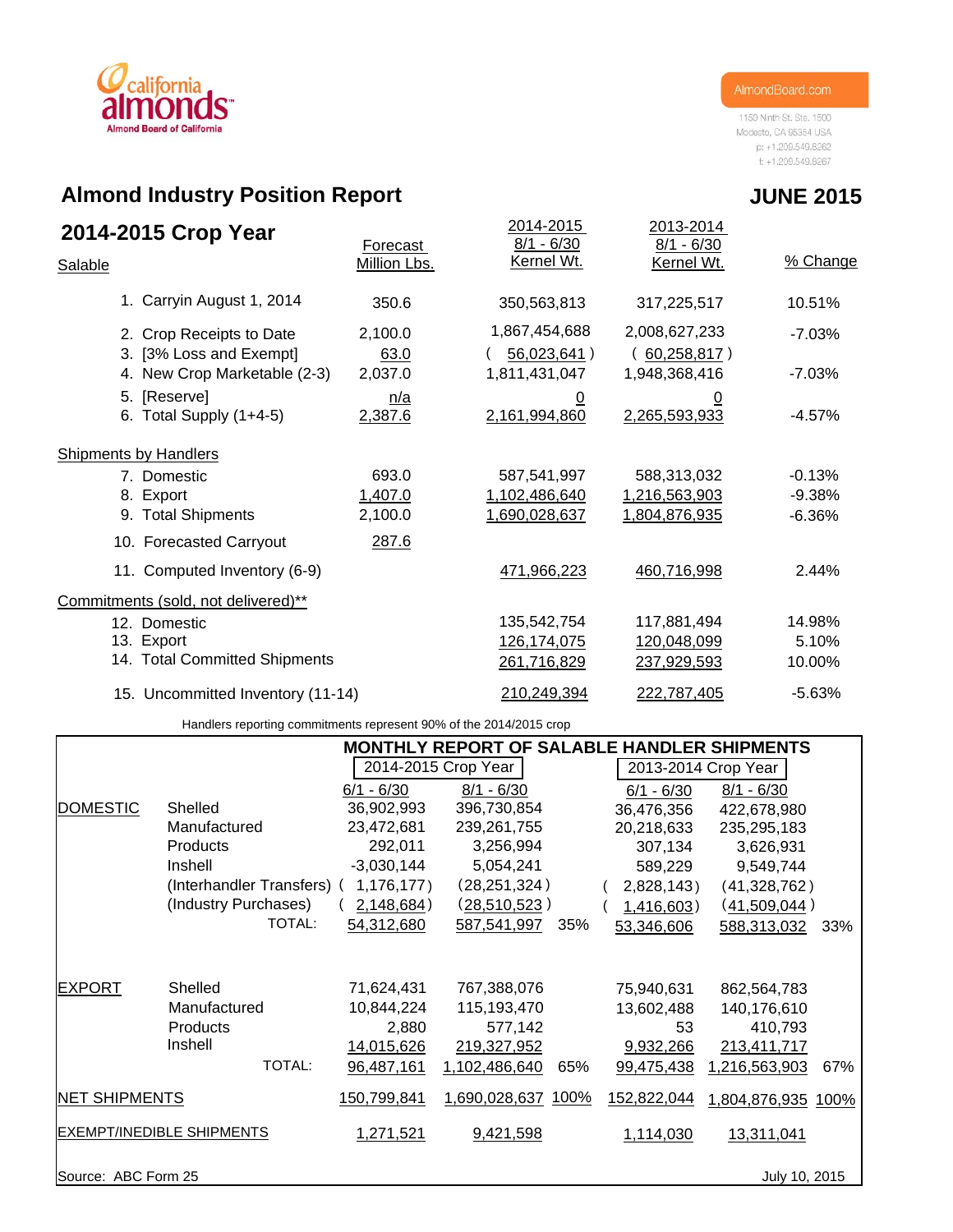#### Destination >500,000 lbs. Current YTD are reported

|                                          |                         |                                                           | <b>EXPORT DELIVERIES BY DESTINATION - YEAR-TO-DATE</b> |                                                              |                              |                              |                                                              |                              |                           |                              |  |
|------------------------------------------|-------------------------|-----------------------------------------------------------|--------------------------------------------------------|--------------------------------------------------------------|------------------------------|------------------------------|--------------------------------------------------------------|------------------------------|---------------------------|------------------------------|--|
| +/-                                      | Export<br><b>Ttl. %</b> | <b>WORLD REGION</b><br><b>DESTINATION</b>                 |                                                        | 2014/2015<br>Current Year-to-Date 8/1/2014 through 6/30/2015 |                              |                              | 2013/2014<br>Current Year-to-Date 8/1/2013 through 6/30/2014 | 2014/2015 YTD<br>Total vs.   | 2013/2014<br>$8/1 - 7/31$ |                              |  |
|                                          |                         |                                                           |                                                        | <b>NKW</b>                                                   | <b>Year-to-Date</b>          |                              | <b>NKW</b>                                                   | <b>Year-to-Date</b>          | 2013/2014                 |                              |  |
| <b>AMERICAS</b>                          |                         |                                                           | Shelled/Mfg                                            | Inshell                                                      | <b>Total</b>                 | Shelled/Mfg                  | Inshell                                                      | <b>Total</b>                 | <b>YTD</b>                | <b>Grand Total</b>           |  |
| $-7%$                                    |                         | <b>6% NORTH AMERICA</b><br>Canada                         | 35,941,150                                             | 100,340                                                      | 36,041,490                   | 36,938,089                   | 65,604                                                       | 37,003,693                   | $-3%$                     | 40,669,129                   |  |
|                                          |                         | Mexico                                                    | 14,779,592                                             | 0                                                            | 14,779,592                   | 13,274,101                   | 0                                                            | 13,274,101                   | 11%                       | 14,531,894                   |  |
|                                          |                         | Ttl. NORTH AMERICA                                        | 50,806,189                                             | 100,340                                                      | 50,906,529                   | 50,212,190                   | 65,604                                                       | 50,277,794                   | 1%                        | 55,201,023                   |  |
|                                          |                         | LATIN AMERICA/CARIBBEAN                                   |                                                        |                                                              |                              |                              |                                                              |                              |                           |                              |  |
|                                          |                         | Argentina                                                 | 966,650                                                | 0                                                            | 966,650                      | 1,077,000                    | 15,642                                                       | 1,092,642                    | $-12%$                    | 1,210,642                    |  |
|                                          |                         | Brazil<br>Chile                                           | 2,011,822<br>6,709,200                                 | 6,848<br>100,066                                             | 2,018,670<br>6,809,266       | 3,729,278<br>9,535,770       | 16,907<br>16,461                                             | 3,746,185<br>9,552,231       | $-46%$<br>$-29%$          | 4,030,185<br>10,063,731      |  |
|                                          |                         | Colombia                                                  | 1,710,455                                              | 0                                                            | 1,710,455                    | 1,726,538                    | 0                                                            | 1,726,538                    | $-1%$                     | 1,798,538                    |  |
|                                          |                         | Peru                                                      | 902,225                                                | 0                                                            | 902,225                      | 1,243,551                    | 0                                                            | 1,243,551                    | $-27%$                    | 1,424,551                    |  |
|                                          |                         | Ttl. LAT AMER/CARIBBEAN                                   | 14,133,041                                             | 133,192                                                      | 14,266,233                   | 19,663,380                   | 74,473                                                       | 19,737,853                   | $-28%$                    | 21,071,975                   |  |
| <b>ASIA-PACIFIC</b>                      |                         | TOTAL AMERICAS<br>NORTHEAST ASIA                          | 64,939,230                                             | 233,532                                                      | 65,172,762                   | 69,875,570                   | 140,077                                                      | 70,015,647                   | $-7%$                     | 76,272,998                   |  |
| 0%                                       | 37%                     | China/Hong Kong                                           | 58,666,182                                             | 63,155,173                                                   | 121,821,355                  | 71,871,096                   | 66,241,460                                                   | 138,112,556                  | $-12%$                    | 144,819,261                  |  |
|                                          |                         | Japan                                                     | 61,044,986                                             | 182,313                                                      | 61,227,299                   | 71,417,958                   | 250,230                                                      | 71,668,188                   | $-15%$                    | 75,849,882                   |  |
|                                          |                         | South Korea                                               | 49,740,588                                             | 0                                                            | 49,740,588                   | 49,288,154                   | 161,091                                                      | 49,449,245                   | 1%                        | 53,497,643                   |  |
|                                          |                         | Taiwan<br>Ttl. NORTHEAST ASIA                             | 10,181,450<br>179,633,206                              | 309,527<br>63,647,013                                        | 10,490,977<br>243,280,219    | 11,954,581<br>204,531,789    | 415,598<br>67,068,379                                        | 12,370,179<br>271,600,168    | $-15%$<br>$-10%$          | 12,688,679<br>286,855,465    |  |
|                                          |                         |                                                           |                                                        |                                                              |                              |                              |                                                              |                              |                           |                              |  |
|                                          |                         | SOUTHEAST ASIA                                            |                                                        |                                                              |                              |                              |                                                              |                              |                           |                              |  |
|                                          |                         | Indonesia                                                 | 2,494,325                                              | 0                                                            | 2,494,325                    | 1,822,385                    | 0                                                            | 1,822,385                    | 37%                       | 2,139,440                    |  |
|                                          |                         | Malaysia<br>Singapore                                     | 3,591,861<br>3,410,959                                 | 0<br>0                                                       | 3,591,861<br>3,410,959       | 5,460,849<br>3,210,273       | 0<br>0                                                       | 5,460,849<br>3,210,273       | $-34%$<br>6%              | 5,958,749<br>3,496,659       |  |
|                                          |                         | Thailand                                                  | 3,704,099                                              | 0                                                            | 3,704,099                    | 3,792,080                    | 34,335                                                       | 3,826,415                    | $-3%$                     | 4,154,666                    |  |
|                                          |                         | Vietnam                                                   | 1,281,152                                              | 20,513,583                                                   | 21,794,735                   | 996,076                      | 16,285,654                                                   | 17,281,730                   | 26%                       | 18,397,958                   |  |
|                                          |                         | Ttl. SOUTHEAST ASIA                                       | 14,779,696                                             | 20,513,583                                                   | 35,293,279                   | 15,488,738                   | 16,319,989                                                   | 31,808,727                   | 11%                       | 34.403.547                   |  |
|                                          |                         |                                                           |                                                        |                                                              |                              |                              |                                                              |                              |                           |                              |  |
|                                          |                         | SOUTH/CENTRAL ASIA<br>India                               | 12,019,761                                             | 108,883,443                                                  | 120,903,204                  | 6,629,756                    | 90,065,982                                                   | 96,695,738                   | 25%                       | 102,161,293                  |  |
|                                          |                         | Kazakhstan                                                | 516,000                                                | $\mathbf 0$                                                  | 516,000                      | 308,000                      | 0                                                            | 308,000                      | 68%                       | 308,000                      |  |
|                                          |                         | Pakistan                                                  | 88,000                                                 | 2,378,934                                                    | 2,466,934                    | 430,000                      | 1,885,096                                                    | 2,315,096                    | 7%                        | 2,624,750                    |  |
|                                          |                         | <b>Ttl. SOUTH/CENTRAL ASIA</b>                            | 12,711,761                                             | 111,262,426                                                  | 123,974,187                  | 7,626,381                    | 91,951,078                                                   | 99,577,459                   | 25%                       | 105,440,668                  |  |
|                                          |                         | AUSTRALASIA/OCEANIA                                       |                                                        |                                                              |                              |                              |                                                              |                              |                           |                              |  |
|                                          |                         | Australia                                                 | 4,490,038                                              | 0                                                            | 4,490,038                    | 3,615,653                    | 41,970                                                       | 3,657,623                    | 23%                       | 4,009,623                    |  |
|                                          |                         | New Zealand                                               | 3,715,675                                              | $\underline{0}$                                              | 3,715,675                    | 3,196,275                    | 0                                                            | 3,196,275                    | 16%                       | 3,335,075                    |  |
|                                          |                         | Ttl. AUSTRALASIA/OCEANIA                                  | 7,959,915                                              | 0                                                            | 7,959,915                    | 6,811,928                    | 41,970                                                       | 6,853,898                    | 16%                       | 7,344,698                    |  |
| <b>WESTERN</b>                           |                         | <b>TOTAL ASIA-PACIFIC</b><br>Belgium                      | 215,084,578<br>17,962,402                              | 195,423,022<br>16,497                                        | 410,507,600<br>17,978,899    | 234,458,836<br>19,466,027    | 175,381,416<br>0                                             | 409,840,252<br>19,466,027    | 0%<br>-8%                 | 434,044,378<br>20,784,192    |  |
| <b>EUROPE</b>                            |                         | Denmark                                                   | 7,497,659                                              | 0                                                            | 7,497,659                    | 8,046,811                    | 0                                                            | 8,046,811                    | $-7%$                     | 9,061,008                    |  |
| $-13%$                                   | 39%                     | Finland                                                   | 636,094                                                | 0                                                            | 636,094                      | 1,012,600                    | 0                                                            | 1,012,600                    | $-37%$                    | 1,012,600                    |  |
|                                          |                         | France                                                    | 18,447,452                                             | 68,090                                                       | 18,515,542                   | 21,836,377                   | 114,924                                                      | 21,951,301                   | $-16%$                    | 23,028,873                   |  |
|                                          |                         | Germany                                                   | 113,632,026                                            | 40,365                                                       | 113,672,391                  | 117,350,015                  | 125,220                                                      | 117,475,235                  | $-3%$                     | 126,824,523                  |  |
|                                          |                         | Greece<br>Ireland                                         | 6,514,777<br>1,459,798                                 | 162,586<br>0                                                 | 6,677,363<br>1,459,798       | 8,087,224<br>132,000         | 230,728<br>0                                                 | 8,317,952<br>132,000         | $-20%$<br>1006%           | 8,970,710<br>132,000         |  |
|                                          |                         | Italy                                                     | 37,353,547                                             | 1,539,618                                                    | 38,893,165                   | 47,499,382                   | 1,826,470                                                    | 49,325,852                   | $-21%$                    | 53,472,911                   |  |
|                                          |                         | Netherlands                                               | 40,780,856                                             | 0                                                            | 40,780,856                   | 42,101,204                   | 0                                                            | 42,101,204                   | $-3%$                     | 45,336,154                   |  |
|                                          |                         | Norway                                                    | 4,420,011                                              | 0                                                            | 4,420,011                    | 4,376,213                    | 0                                                            | 4,376,213                    | 1%                        | 4,479,713                    |  |
|                                          |                         | Portugal<br>Spain                                         | 1,341,000<br>139,943,193                               | 0<br>1,155,042                                               | 1,341,000<br>141,098,235     | 2,165,150<br>176,716,250     | 0<br>3,674,572                                               | 2,165,150<br>180,390,822     | $-38%$<br>$-22%$          | 2,385,150<br>193,396,491     |  |
|                                          |                         | Sweden                                                    | 5,694,500                                              | $\mathbf 0$                                                  | 5,694,500                    | 6,415,485                    | 0                                                            | 6,415,485                    | $-11%$                    | 6,679,485                    |  |
|                                          |                         | Switzerland                                               | 6,660,062                                              | 18                                                           | 6,660,080                    | 8,095,564                    | 0                                                            | 8,095,564                    | $-18%$                    | 8,600,404                    |  |
|                                          |                         | United Kingdom                                            | 26,889,521                                             | 31,500                                                       | 26,921,021                   | 25,680,018                   | 47,874                                                       | 25,727,892                   | 5%                        | 27,861,902                   |  |
|                                          |                         | Ttl. WESTERN EUROPE                                       | 429,493,207                                            | 3,013,716                                                    | 432,506,923                  | 489,185,073                  | 6,019,788                                                    | 495,204,861                  | $-13%$                    | 532,318,869                  |  |
| <b>CENTRAL/</b><br><b>EASTERN EUROPE</b> |                         | Belarus<br>Bulgaria                                       | 528,000<br>1,868,600                                   | 0<br>1,128                                                   | 528,000<br>1,869,728         | 264,000<br>2,686,950         | 0<br>0                                                       | 264,000<br>2,686,950         | 100%<br>$-30%$            | 843,824<br>2,942,350         |  |
| $-67%$                                   | 2%                      | Croatia                                                   | 1,771,825                                              | 0                                                            | 1,771,825                    | 1,578,000                    | 0                                                            | 1,578,000                    | 12%                       | 1,621,000                    |  |
|                                          |                         | Czech Republic                                            | 1,970,783                                              | 0                                                            | 1,970,783                    | 2,213,453                    | 0                                                            | 2,213,453                    | $-11%$                    | 2,697,453                    |  |
|                                          |                         | Estonia                                                   | 1,435,400                                              | 22,189                                                       | 1,457,589                    | 1,407,850                    | 0                                                            | 1,407,850                    | 4%                        | 1,407,850                    |  |
|                                          |                         | Latvia                                                    | 827,775                                                | 33,071                                                       | 860,846                      | 1,793,923                    | 22,602                                                       | 1,816,525                    | $-53%$                    | 1,948,525<br>4,154,080       |  |
|                                          |                         | Lithuania<br>Poland                                       | 3,333,000<br>1,487,650                                 | 34,281<br>$\mathbf 0$                                        | 3,367,281<br>1,487,650       | 3,457,000<br>1,798,610       | 2,330<br>0                                                   | 3,459,330<br>1,798,610       | $-3%$<br>$-17%$           | 1,886,610                    |  |
|                                          |                         | Russia                                                    | 538,461                                                | 0                                                            | 538,461                      | 30,292,564                   | 672,524                                                      | 30,965,088                   | -98%                      | 32,512,915                   |  |
|                                          |                         | Ukraine                                                   | 590,200                                                | $\overline{0}$                                               | 590,200                      | 2,008,500                    | 82,885                                                       | 2,091,385                    | $-72%$                    | 2,171,385                    |  |
|                                          |                         | <b>Ttl. CENTRAL/EASTERN EUROPE</b><br><b>TOTAL EUROPE</b> | 16,785,694<br>446,278,901                              | 90,669<br>3,104,385                                          | 16,876,363<br>449,383,286    | 50,586,910<br>539,771,983    | 780,341<br>6,800,129                                         | 51,367,251<br>546,572,112    | $-67%$<br>$-18%$          | 55,484,052<br>587,802,921    |  |
| <b>MIDDLE EAST/</b>                      |                         | <b>MIDDLE EAST</b>                                        |                                                        |                                                              |                              |                              |                                                              |                              |                           |                              |  |
| <b>AFRICA</b>                            |                         | <b>Bahrain</b>                                            | 584,523                                                | 11,375                                                       | 595,898                      | 988,001                      | 7,875                                                        | 995,876                      | $-40%$                    | 1,034,363                    |  |
| $-7%$                                    | 16%                     | Cyprus                                                    | 860,155                                                | 6,392                                                        | 866,547                      | 1,286,100                    | 1,810                                                        | 1,287,910                    | $-33%$                    | 1,287,910                    |  |
|                                          |                         | Israel                                                    | 6,217,937                                              | 408,312                                                      | 6,626,249                    | 4,995,777                    | 287,180                                                      | 5,282,957                    | 25%                       | 6,348,391                    |  |
|                                          |                         | Jordan<br>Kuwait                                          | 4,992,625<br>2,762,525                                 | 712,310<br>6,275                                             | 5,704,935<br>2,768,800       | 7,725,650<br>2,386,234       | 716,418<br>9,967                                             | 8,442,068<br>2,396,201       | $-32%$<br>16%             | 8,511,026<br>2,475,201       |  |
|                                          |                         | Lebanon                                                   | 4,739,300                                              | 8,730                                                        | 4,748,030                    | 5,152,125                    | 0                                                            | 5,152,125                    | -8%                       | 5,152,125                    |  |
|                                          |                         | Qatar                                                     | 623,517                                                | 0                                                            | 623,517                      | 217,817                      | $\mathbf 0$                                                  | 217,817                      | 186%                      | 261,817                      |  |
|                                          |                         | Saudi Arabia                                              | 12,157,775                                             | 429,675                                                      | 12,587,450                   | 13,124,150                   | 297,726                                                      | 13,421,876                   | -6%                       | 14,270,876                   |  |
|                                          |                         | Turkey<br><b>United Arab Emirates</b>                     | 27,569,323<br>82,569,983                               | 7,634,687<br>10,448,099                                      | 35,204,010<br>93,018,082     | 30,349,138<br>75,253,986     | 21,297,522<br>7,801,673                                      | 51,646,660<br>83,055,659     | $-32%$<br>12%             | 52,700,360<br>86,076,552     |  |
|                                          |                         | Ttl. MIDDLE EAST                                          | 143,114,663                                            | 19,665,855                                                   | 162,780,518                  | 141,515,978                  | 30,420,171                                                   | 171,936,149                  | $-5%$                     | 178,155,621                  |  |
|                                          |                         | <b>NORTH AFRICA</b>                                       |                                                        |                                                              |                              |                              |                                                              |                              |                           |                              |  |
|                                          |                         | Algeria                                                   | 4,977,540                                              | 518,400                                                      | 5,495,940                    | 6,100,050                    | 0                                                            | 6,100,050                    | $-10%$                    | 6,401,050                    |  |
|                                          |                         | Egypt                                                     | 2,769,750                                              | 239,696                                                      | 3,009,446                    | 3,730,000                    | 210,065                                                      | 3,940,065                    | $-24%$                    | 3,984,065                    |  |
|                                          |                         | Libya<br>Ttl. NORTH AFRICA                                | 891,000<br>9,115,251                                   | 130,050<br>888,146                                           | 1,021,050<br>10,003,397      | 990,094<br>12,719,494        | 459,859<br>669,924                                           | 1,449,953<br>13,389,418      | $-30%$<br>$-25%$          | 1,537,953<br>13,822,418      |  |
|                                          |                         | SUB-SAHARAN AFRICA                                        |                                                        |                                                              |                              |                              |                                                              |                              |                           |                              |  |
|                                          |                         | South Africa                                              | 4,438,065                                              | 13,012                                                       | 4,451,077                    | 4,417,325                    | $\overline{0}$                                               | 4,417,325                    | 1%                        | 5,047,800                    |  |
|                                          |                         | Ttl. SUB-SAHARAN AFRICA                                   | 4,626,065                                              | 13,012                                                       | 4,639,077                    | 4,810,325                    | 0                                                            | 4,810,325                    | $-4%$                     | 5,476,800                    |  |
|                                          |                         | TOTAL MIDDLE EAST/AFRICA<br><b>GRAND TOTAL EXPORTS:</b>   | 156,855,979<br>883,158,688                             | 20,567,013<br>219,327,952                                    | 177,422,992<br>1,102,486,640 | 159,045,797<br>1,003,152,186 | 31,090,095<br>213,411,717                                    | 190,135,892<br>1,216,563,903 | $-7%$<br>-9%              | 197,454,839<br>1,295,575,136 |  |
|                                          |                         |                                                           | 80%                                                    | 20%                                                          | 100%                         | 82%                          | 18%                                                          | 100%                         |                           | 2013/2014                    |  |
| July 10, 2015                            |                         |                                                           | Shelled/Mfg                                            | <b>NKW Inshell</b>                                           | Year-to-Date                 | Shelled/Mfg                  | <b>NKW</b>                                                   | Year-to-Date                 |                           | <b>Grand Total</b>           |  |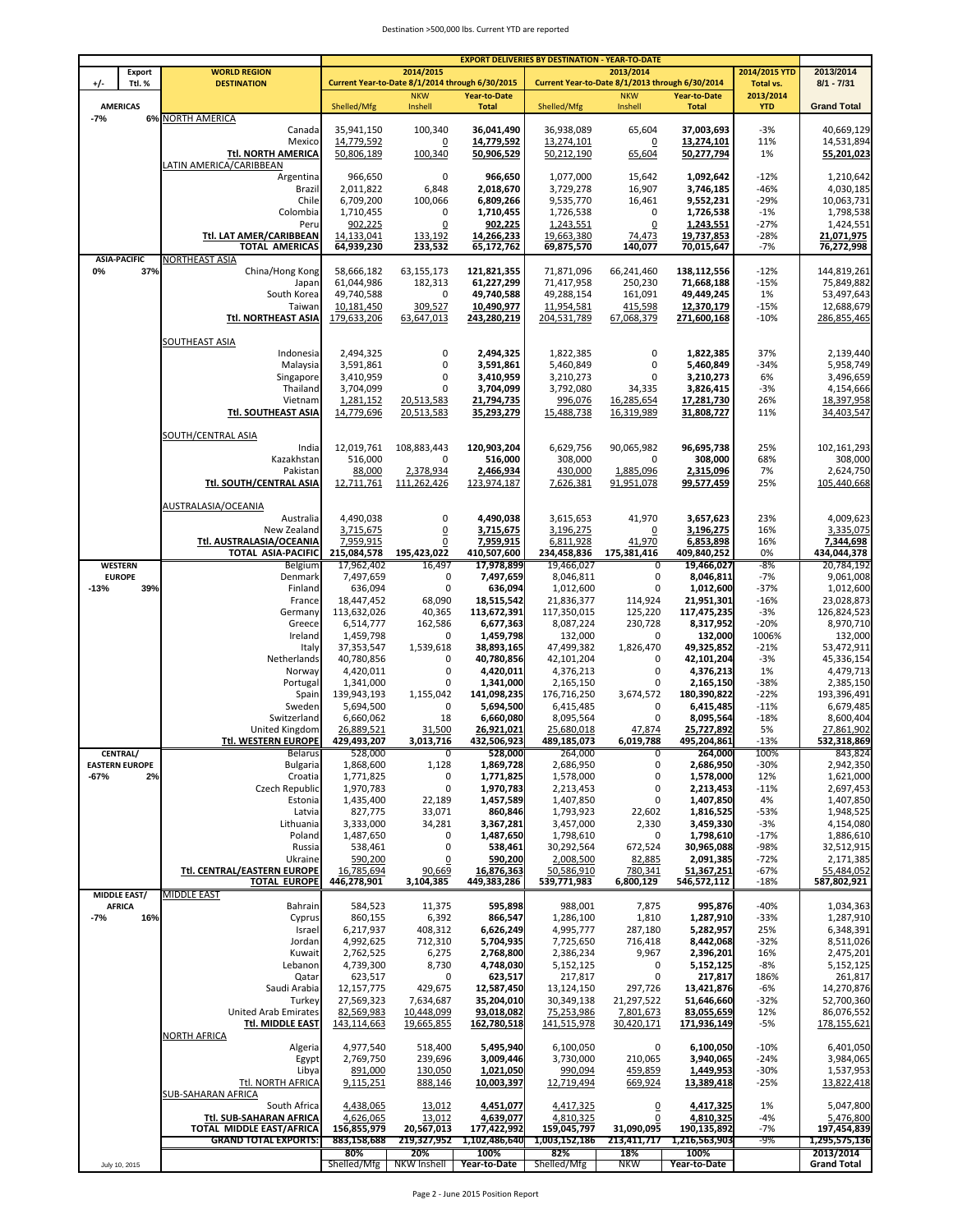#### Destination >500,000 lbs. Current Month are reported

|        |                                 |                                                       |                       |                                  |                              |                       | <b>EXPORT DELIVERIES BY DESTINATION - YEAR-TO-DATE</b> |                              |                                   |  |
|--------|---------------------------------|-------------------------------------------------------|-----------------------|----------------------------------|------------------------------|-----------------------|--------------------------------------------------------|------------------------------|-----------------------------------|--|
|        | <b>Export</b>                   | <b>WORLD REGION</b>                                   |                       | 2014/2015                        |                              |                       | 2013/2014                                              |                              | 2014/2015                         |  |
| ٠/     | <b>Ttl. %</b>                   | <b>DESTINATION</b>                                    |                       | <b>Current Month - June 2015</b> |                              |                       | <b>Current Month - June 2014</b>                       |                              | vs.                               |  |
|        | <b>AMERICAS</b>                 |                                                       | Shelled/Mfg           | <b>NKW</b><br>Inshell            | <b>Month</b><br><b>Total</b> | Shelled/Mfg           | <b>NKW</b><br>Inshell                                  | <b>Month</b><br><b>Total</b> | 2013/2014<br><b>Current Month</b> |  |
| $-18%$ |                                 | <b>5% NORTH AMERICA</b>                               |                       |                                  |                              |                       |                                                        |                              |                                   |  |
|        |                                 | Canada                                                | 2,195,629             | 0                                | 2,195,629                    | 2,692,209             | 0                                                      | 2,692,209                    | $-18%$                            |  |
|        |                                 | Mexico                                                | 1,252,972             | $\underline{0}$                  | 1,252,972                    | 967.791               | $\overline{0}$                                         | 967,791                      | 29%                               |  |
|        |                                 | <b>Ttl. NORTH AMERICA</b>                             | 3,455,322             | $\underline{0}$                  | 3,455,322                    | 3,660,000             | 0                                                      | 3,660,000                    | -6%                               |  |
|        |                                 | LATIN AMERICA/CARIBBEAN                               |                       |                                  |                              |                       |                                                        |                              |                                   |  |
|        |                                 | Argentina                                             | 0                     | 0                                | 0                            | 216,250               | 0                                                      | 216,250                      | $-100%$                           |  |
|        |                                 | Brazil                                                | 44,018                | 0                                | 44,018                       | 422,250               | 0                                                      | 422,250                      | $-90%$                            |  |
|        |                                 | Chile                                                 | 909,600               | 0                                | 909,600                      | 862,500               | 0                                                      | 862,500                      | 5%                                |  |
|        |                                 | Colombia                                              | 146,200               | $\pmb{0}$                        | 146,200                      | 220,500               | 0                                                      | 220,500                      | $-34%$                            |  |
|        |                                 | Peru                                                  | 101,590               | $\pmb{0}$                        | 101,590                      | 261,500               | 0                                                      | 261,500                      | $-61%$                            |  |
|        |                                 | Ttl. LAT AMER/CARIBBEAN                               | 1,330,145             | $\underline{0}$                  | 1,330,145                    | 2,151,804             | $\overline{0}$                                         | 2,151,804                    | $-38%$                            |  |
|        |                                 | <b>TOTAL AMERICAS</b>                                 | 4,785,467             | 0                                | 4,785,467                    | 5,811,804             | 0                                                      | 5,811,804                    | $-18%$                            |  |
|        | <b>ASIA-PACIFIC</b>             | NORTHEAST ASIA                                        |                       |                                  |                              |                       |                                                        |                              |                                   |  |
| 5%     | 29%                             | China/Hong Kong                                       | 3,840,024             | 3,716,529                        | 7,556,553                    | 3,240,731             | 1,421,290                                              | 4.662.021                    | 62%                               |  |
|        |                                 | Japan                                                 | 6,813,760             | 33,570                           | 6,847,330                    | 6,435,439             | 0                                                      | 6,435,439                    | 6%                                |  |
|        |                                 | South Korea                                           | 4,314,861             | 0                                | 4,314,861                    | 4,402,835             | 0                                                      | 4,402,835                    | $-2%$                             |  |
|        |                                 | Taiwan<br>Ttl. NORTHEAST ASIA                         | 376,525<br>15,345,170 | $\underline{0}$<br>3,750,099     | 376,525<br>19,095,269        | 602,750<br>14,681,755 | $\Omega$<br>1,421,290                                  | 602,750<br>16,103,045        | -38%<br>19%                       |  |
|        |                                 |                                                       |                       |                                  |                              |                       |                                                        |                              |                                   |  |
|        |                                 | SOUTHEAST ASIA                                        |                       |                                  |                              |                       |                                                        |                              |                                   |  |
|        |                                 | Indonesia                                             | 197,875               | 0                                | 197,875                      | 41,250                | 0                                                      | 41,250                       | 380%                              |  |
|        |                                 | Malaysia                                              | 353,428               | 0                                | 353,428                      | 165,000               | 0                                                      | 165,000                      | 114%                              |  |
|        |                                 | Singapore                                             | 272,050               | 0                                | 272,050                      | 428,118               | 0                                                      | 428,118                      | $-36%$                            |  |
|        |                                 | Thailand                                              | 248,999               | 0                                | 248,999                      | 444,000               | 0                                                      | 444,000                      | $-44%$                            |  |
|        |                                 | Vietnam                                               | $\overline{0}$        | 149,904                          | 149,904                      | 93,679                | 1,717,176                                              | 1,810,855                    | $-92%$                            |  |
|        |                                 | Ttl. SOUTHEAST ASIA                                   | 1,103,602             | 149,904                          | 1,253,506                    | 1,180,922             | 1,717,176                                              | 2,898,098                    | $-57%$                            |  |
|        |                                 |                                                       |                       |                                  |                              |                       |                                                        |                              |                                   |  |
|        |                                 | SOUTH/CENTRAL ASIA                                    |                       |                                  |                              |                       |                                                        |                              |                                   |  |
|        |                                 | India                                                 | 1,974,500             | 5,475,231                        | 7,449,731                    | 1,930,670             | 4,929,290                                              | 6,859,960                    | 9%                                |  |
|        |                                 | Kazakhstan                                            | 72,000                | 0                                | 72,000                       | 0                     | 0                                                      | 0                            |                                   |  |
|        |                                 | Pakistan                                              | 0                     | 241,039                          | 241,039                      | 132.000               | 452,415                                                | 584,415                      | -59%                              |  |
|        |                                 | Ttl. SOUTH/CENTRAL ASIA                               | 2,090,500             | 5,716,319                        | 7,806,819                    | 2,062,670             | 5,381,705                                              | 7,444,375                    | 5%                                |  |
|        |                                 |                                                       |                       |                                  |                              |                       |                                                        |                              |                                   |  |
|        |                                 | AUSTRALASIA/OCEANIA                                   |                       |                                  |                              |                       |                                                        |                              |                                   |  |
|        |                                 | Australia                                             | 236,040               | 0                                | 236,040                      | 296,240               | 34,250                                                 | 330,490                      | $-29%$                            |  |
|        |                                 | New Zealand                                           | 149,075               | $\underline{0}$                  | 149,075                      | 241,200               | 0                                                      | 241,200                      | $-38%$                            |  |
|        |                                 | Ttl. AUSTRALASIA/OCEANIA<br><b>TOTAL ASIA-PACIFIC</b> | 177,199               | 0<br>9,616,322                   | 177,199                      | 537,440               | 34,250<br>8,554,421                                    | 571,690                      | $-69%$<br>5%                      |  |
|        |                                 |                                                       | 18,716,471            | 16,497                           | 28,332,793                   | 18,462,787            |                                                        | 27,017,208                   | 1%                                |  |
|        | <b>WESTERN</b><br><b>EUROPE</b> | Belgium<br>Denmark                                    | 1,871,150<br>968,000  | 0                                | 1,887,647<br>968,000         | 1,867,828<br>751,393  | 0<br>0                                                 | 1,867,828<br>751,393         | 29%                               |  |
| $-13%$ | 41%                             | Finland                                               | 80,000                | 0                                | 80,000                       | 83,600                | 0                                                      | 83,600                       | $-4%$                             |  |
|        |                                 | France                                                | 1,404,164             | 0                                | 1,404,164                    | 1,768,773             | 15,796                                                 | 1,784,569                    | $-21%$                            |  |
|        |                                 | Germany                                               | 8,554,613             | 0                                | 8,554,613                    | 11,669,571            | 0                                                      | 11,669,571                   | $-27%$                            |  |
|        |                                 | Greece                                                | 747,950               | 32,414                           | 780,364                      | 658,000               | 0                                                      | 658,000                      | 19%                               |  |
|        |                                 | Ireland                                               | 216,000               | 0                                | 216,000                      | $\mathbf 0$           | 0                                                      |                              |                                   |  |
|        |                                 | Italy                                                 | 3,291,000             | 33,530                           | 3,324,530                    | 3,685,500             | 47,250                                                 | 3,732,750                    | $-11%$                            |  |
|        |                                 | Netherlands                                           | 3,343,400             | 0                                | 3,343,400                    | 4,010,614             | 0                                                      | 4,010,614                    | $-17%$                            |  |
|        |                                 | Norway                                                | 440,954               | 0                                | 440,954                      | 272,800               | 0                                                      | 272,800                      | 62%                               |  |
|        |                                 | Portugal                                              | 0                     | 0                                |                              | 0                     | 0                                                      |                              |                                   |  |
|        |                                 | Spain                                                 | 13,663,760            | 8,446                            | 13,672,206                   | 16,868,541            | 15,590                                                 | 16,884,131                   | $-19%$                            |  |
|        |                                 | Sweden                                                | 747,600               | 0                                | 747,600                      | 297,000               | 0                                                      | 297,000                      | 152%                              |  |
|        |                                 | Switzerland                                           | 788.000               | 0                                | 788,000                      | 898,455               | 0                                                      | 898,455                      | $-12%$                            |  |
|        |                                 | United Kingdom                                        | 3,147,434             | $\overline{0}$                   | 3,147,434                    | 2,295,176             | 2,458                                                  | 2,297,634                    | 37%                               |  |
|        |                                 | <b>Ttl. WESTERN EUROPE</b>                            | 39,264,025            | 90,887                           | 39,354,912                   | 45,127,251            | 81,094                                                 | 45.208.345                   | $-13%$                            |  |
|        | <b>CENTRAL/</b>                 | <b>Belarus</b>                                        | 0                     | 0                                | 0                            | 176,000               | 0                                                      | 176,000                      | $-100%$                           |  |
|        | <b>EASTERN EUROPE</b>           | Bulgaria                                              | 256,500               | 0                                | 256,500                      | 88,000                | 0                                                      | 88,000                       | 191%                              |  |
| -45%   | 2%                              | Croatia                                               | 220,000               | 0                                | 220,000                      | 44,000                | 0                                                      | 44,000                       | 400%                              |  |
|        |                                 | Czech Republic                                        | 174,167               | 0                                | 174,167                      | 419,138               | 0                                                      | 419,138                      | -58%                              |  |
|        |                                 | Estonia                                               | 132,000               | $\mathbf 0$                      | 132,000                      | 176,000               | 0                                                      | 176,000                      | $-25%$                            |  |
|        |                                 | Latvia                                                | 132,000               | 0<br>0                           | 132,000<br>308,000           | 132,000<br>87,000     | 0<br>0                                                 | 132,000<br>87,000            | 0%<br>254%                        |  |
|        |                                 | Lithuania<br>Poland                                   | 308,000<br>44,000     | 0                                | 44,000                       | 86,000                | 0                                                      | 86,000                       | $-49%$                            |  |
|        |                                 | Russia                                                | 85,825                | 0                                | 85,825                       | 1,392,672             | 66,370                                                 | 1,459,042                    | $-94%$                            |  |
|        |                                 | Ukraine                                               | 44,000                | $\overline{0}$                   | 44,000                       | 212,000               | 0                                                      | 212,000                      | $-79%$                            |  |
|        |                                 | <b>Ttl. CENTRAL/EASTERN EUROPE</b>                    | 1,748,492             | $\overline{0}$                   | 1,748,492                    | 3,106,870             | 66,370                                                 | 3,173,240                    | $-45%$                            |  |
|        |                                 | <b>TOTAL EUROPE</b>                                   | 41,012,517            | 90,887                           | 41,103,404                   | 48,234,121            | 147,464                                                | 48,381,585                   | $-15%$                            |  |
|        | <b>MIDDLE EAST/</b>             | <b>MIDDLE EAST</b>                                    |                       |                                  |                              |                       |                                                        |                              |                                   |  |
|        | <b>AFRICA</b>                   | Bahrain                                               | 47,000                | 0                                | 47,000                       | 33,975                | $\pmb{0}$                                              | 33,975                       | 38%                               |  |
| 22%    | 23%                             | Cyprus                                                | 160,500               | 0                                | 160,500                      | 44,000                | 0                                                      | 44,000                       | 265%                              |  |
|        |                                 | Israel                                                | 919,450               | 0                                | 919,450                      | 509,150               | 16,202                                                 | 525,352                      | 75%                               |  |
|        |                                 | Jordan                                                | 710,000               | 31,500                           | 741,500                      | 234,900               | 6,125                                                  | 241,025                      | 208%                              |  |
|        |                                 | Kuwait                                                | 167,900               | 0                                | 167,900                      | 353,000               | 0                                                      | 353,000                      | $-52%$                            |  |
|        |                                 | Lebanon                                               | 246,500               | 0                                | 246,500                      | 562,300               | 0                                                      | 562,300                      | $-56%$                            |  |
|        |                                 | Qatar                                                 | 0                     | 0                                | 0                            | 44,000                | 0                                                      | 44,000                       | $-100%$                           |  |
|        |                                 | Saudi Arabia                                          | 2,481,550             | 63,000                           | 2,544,550                    | 954,000               | 27,752                                                 | 981,752                      | 159%                              |  |
|        |                                 | Turkey                                                | 4,154,473             | 3,098,200                        | 7,252,673                    | 4,081,970             | 80,656                                                 | 4,162,626                    | 74%                               |  |
|        |                                 | United Arab Emirates                                  | 8,444,300             | 1,108,397                        | 9,552,697                    | 8,510,765             | 1,099,646                                              | 9,610,411                    | $-1%$                             |  |
|        |                                 | <b>Ttl. MIDDLE EAST</b>                               | 17,331,673            | 4,301,097                        | 21,632,770                   | 15,328,060            | 1,230,381                                              | 16,558,441                   | 31%                               |  |
|        |                                 | <b>NORTH AFRICA</b>                                   |                       |                                  |                              |                       |                                                        |                              |                                   |  |
|        |                                 | Algeria                                               | 220,000               | $\mathbf 0$                      | 220,000                      | 1,141,000             | 0                                                      | 1,141,000                    | $-81%$                            |  |
|        |                                 | Egypt                                                 | 25,000                | 0                                | 25,000                       | 204,000               | 0                                                      | 204,000                      | -88%                              |  |
|        |                                 | Libya                                                 | 116,000               | $\overline{0}$                   | 116,000                      | 0                     | 0                                                      |                              |                                   |  |
|        |                                 | Ttl. NORTH AFRICA                                     | 365,407               | $\overline{0}$                   | 365,407                      | 1,345,000             | $\underline{0}$                                        | 1,345,000                    | -73%                              |  |
|        |                                 | <b>SUB-SAHARAN AFRICA</b>                             |                       |                                  |                              |                       |                                                        |                              | $-26%$                            |  |
|        |                                 | South Africa<br>Ttl. SUB-SAHARAN AFRICA               | 260,000<br>260,000    | 7,320<br>7,320                   | 267,320<br>267,320           | 361,400<br>361,400    | $\overline{0}$<br>0                                    | 361,400<br>361,400           | $-26%$                            |  |
|        |                                 | TOTAL MIDDLE EAST/AFRICA                              | 17,957,080            | 4,308,417                        | 22,265,497                   | 17,034,460            | 1,230,381                                              | 18,264,841                   | 22%                               |  |
|        |                                 | <b>GRAND TOTAL EXPORTS:</b>                           | 82,471,535            | 14,015,626                       | 96,487,161                   | 89,543,172            | 9,932,266                                              | 99,475,438                   | -3%                               |  |
|        |                                 |                                                       | 85%                   | 15%                              | 100%                         | 90%                   | 10%                                                    | 100%                         |                                   |  |
|        | July 10, 2015                   |                                                       | Shelled/Mfg           | <b>NKW Inshell</b>               | Year-to-Date                 | Shelled/Mfg           | <b>NKW</b>                                             | Year-to-Date                 |                                   |  |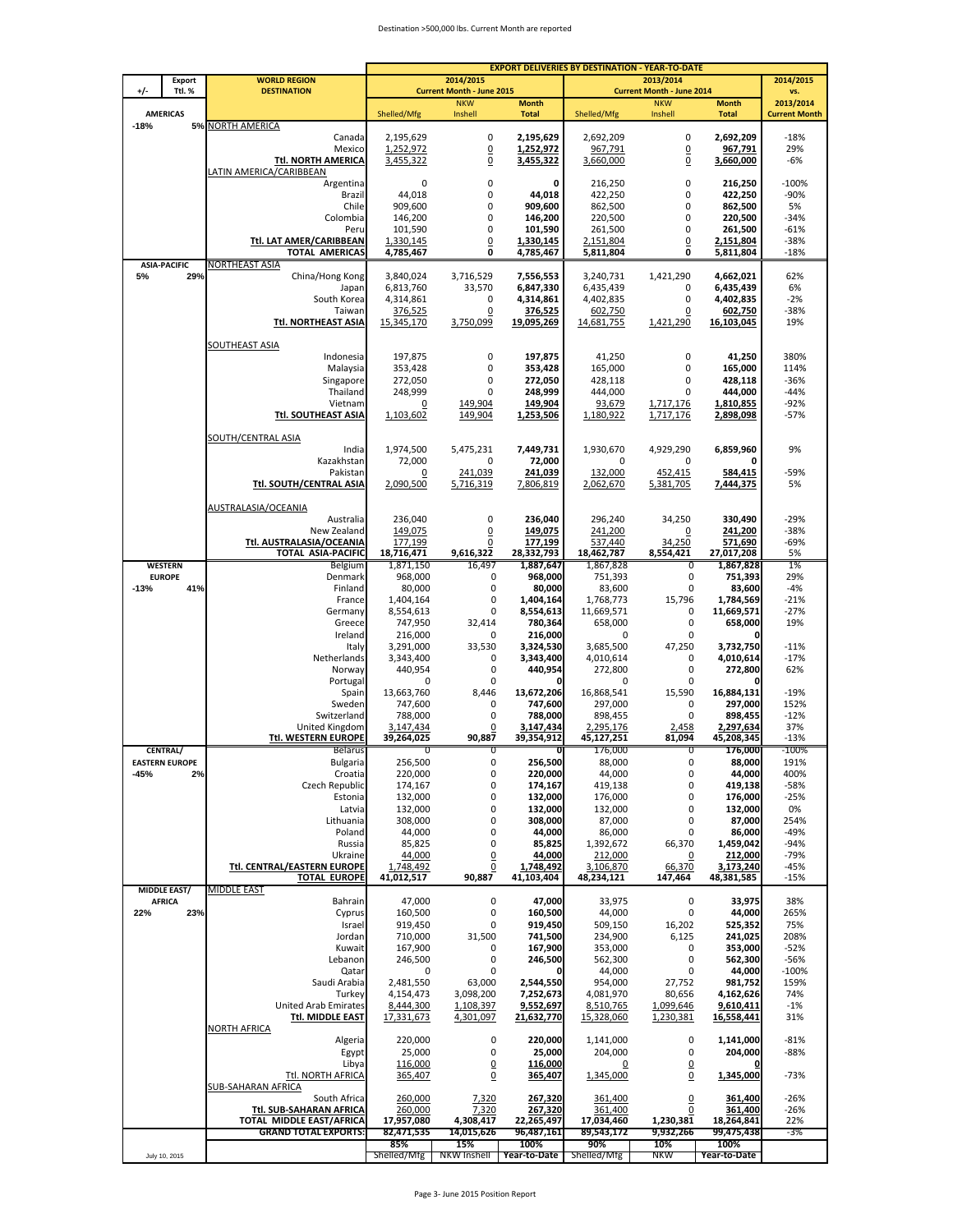

### **Almond Board of California Quality Control Receipts Report Industry Summary August 1, 2014 through June 30, 2015**

|                                  | From ABC Form 1       | From USDA Inspection Certificates |                        | % of Total      |           |  |
|----------------------------------|-----------------------|-----------------------------------|------------------------|-----------------|-----------|--|
| <b>Variety Name</b>              | <b>Total Receipts</b> | <b>Total Receipts</b>             | <b>Total Inedibles</b> | <b>Receipts</b> | % Rejects |  |
| Aldrich                          | 45,021,181            | 45,016,803                        | 622,049                | 2.41%           | 1.38%     |  |
| Avalon                           | 7,861,887             | 7,861,514                         | 189,493                | 0.42%           | 2.41%     |  |
| <b>Butte</b>                     | 121,136,146           | 121,481,359                       | 940,853                | 6.49%           | 0.77%     |  |
| <b>Butte/Padre</b>               | 213,390,179           | 212,936,460                       | 1,187,444              | 11.43%          | 0.56%     |  |
| Merced                           | 31,823                | 31,823                            | 480                    | 0.00%           | 1.51%     |  |
| Carmel                           | 157,972,807           | 157,901,517                       | 1,601,106              | 8.46%           | 1.01%     |  |
| Carrion                          | 292,972               | 293,729                           | 5,322                  | 0.02%           | 1.81%     |  |
| Folsom                           | 541,113               | 661,746                           | 10,023                 | 0.03%           | 1.51%     |  |
| Fritz                            | 103,077,464           | 102,755,414                       | 1,686,433              | 5.52%           | 1.64%     |  |
| Hash                             | 3,275,157             | 2,018,912                         | 138,765                | 0.18%           | 6.87%     |  |
| Hashem                           | 226,999               | 263,161                           | 4,229                  | 0.01%           | 1.61%     |  |
| Independence                     | 7,425,734             | 7,579,684                         | 137,584                | 0.40%           | 1.82%     |  |
| Livingston                       | 5,566,075             | 5,563,794                         | 102,844                | 0.30%           | 1.85%     |  |
| M31                              | 18,429                | 18,429                            | 134                    | 0.00%           | 0.73%     |  |
| Marchini                         | 443,933               | 443,933                           | 8,334                  | 0.02%           | 1.88%     |  |
| Marcona                          | 678,881               | 673,866                           | 7,400                  | 0.04%           | 1.10%     |  |
| Mission                          | 14,208,809            | 14,348,930                        | 75,715                 | 0.76%           | 0.53%     |  |
| Mixed                            | 34,741,259            | 39,201,458                        | 1,436,242              | 1.86%           | 3.66%     |  |
| Mono                             | 445,660               | 445,660                           | 2,904                  | 0.02%           | 0.65%     |  |
| Monterey                         | 275,579,705           | 275,182,473                       | 3,912,397              | 14.76%          | 1.42%     |  |
| Morley                           | 564,510               | 564,510                           | 3,508                  | 0.03%           | 0.62%     |  |
| Neplus                           | 1,163,418             | 1,175,848                         | 16,915                 | 0.06%           | 1.44%     |  |
| Nonpareil                        | 713,687,374           | 710,159,587                       | 9,846,261              | 38.22%          | 1.39%     |  |
| Padre                            | 49,433,379            | 49,829,775                        | 215,289                | 2.65%           | 0.43%     |  |
| Peerless                         | 5,039,365             | 5,062,670                         | 22,889                 | 0.27%           | 0.45%     |  |
| Price                            | 27,604,808            | 27,659,643                        | 195,390                | 1.48%           | 0.71%     |  |
| Rosetta                          | 39,741                | 39,741                            | 254                    | 0.00%           | 0.64%     |  |
| Ruby                             | 3,508,288             | 3,515,320                         | 19,864                 | 0.19%           | 0.57%     |  |
| Savana                           | 311,133               | 311,133                           | 2,422                  | 0.02%           | 0.78%     |  |
| Sonora                           | 25,045,095            | 26,848,753                        | 528,268                | 1.34%           | 1.97%     |  |
| Sterling                         | 109,707               | 109,707                           | 1,215                  | 0.01%           | 1.11%     |  |
| Supareil                         | 784,553               | 826,380                           | 8,311                  | 0.04%           | 1.01%     |  |
| Thompson                         | 325,241               | 325,242                           | 6,701                  | 0.02%           | 2.06%     |  |
| Tokyo                            | 474,373               | 449,513                           | 3,682                  | 0.03%           | 0.82%     |  |
| Winters                          | 9,341,787             | 9,892,642                         | 139,401                | 0.50%           | 1.41%     |  |
| Wood Colony                      | 37,692,433            | 37,693,382                        | 336,825                | 2.02%           | 0.89%     |  |
| <b>Minor Varieties</b>           | 393,270               | 457,621                           | 5,908                  | 0.02%           | 1.29%     |  |
| Major Varieties Sub Total:       | 1,867,061,418         | 1,869,144,511                     | 23,416,946             | 99.98%          | 1.25%     |  |
| Minor Varieties Total:           | 393,270               | 457,621                           | 5,908                  | 0.02%           | 1.29%     |  |
| <b>Grand Total All Varieties</b> | 1,867,454,688         | 1,869,602,132                     | 23,422,854             | 100.00%         | 1.25%     |  |

**This report is subject to further verification of handler's receipts and further reconciliation of USDA incoming certificates**

Friday, July 10, 2015